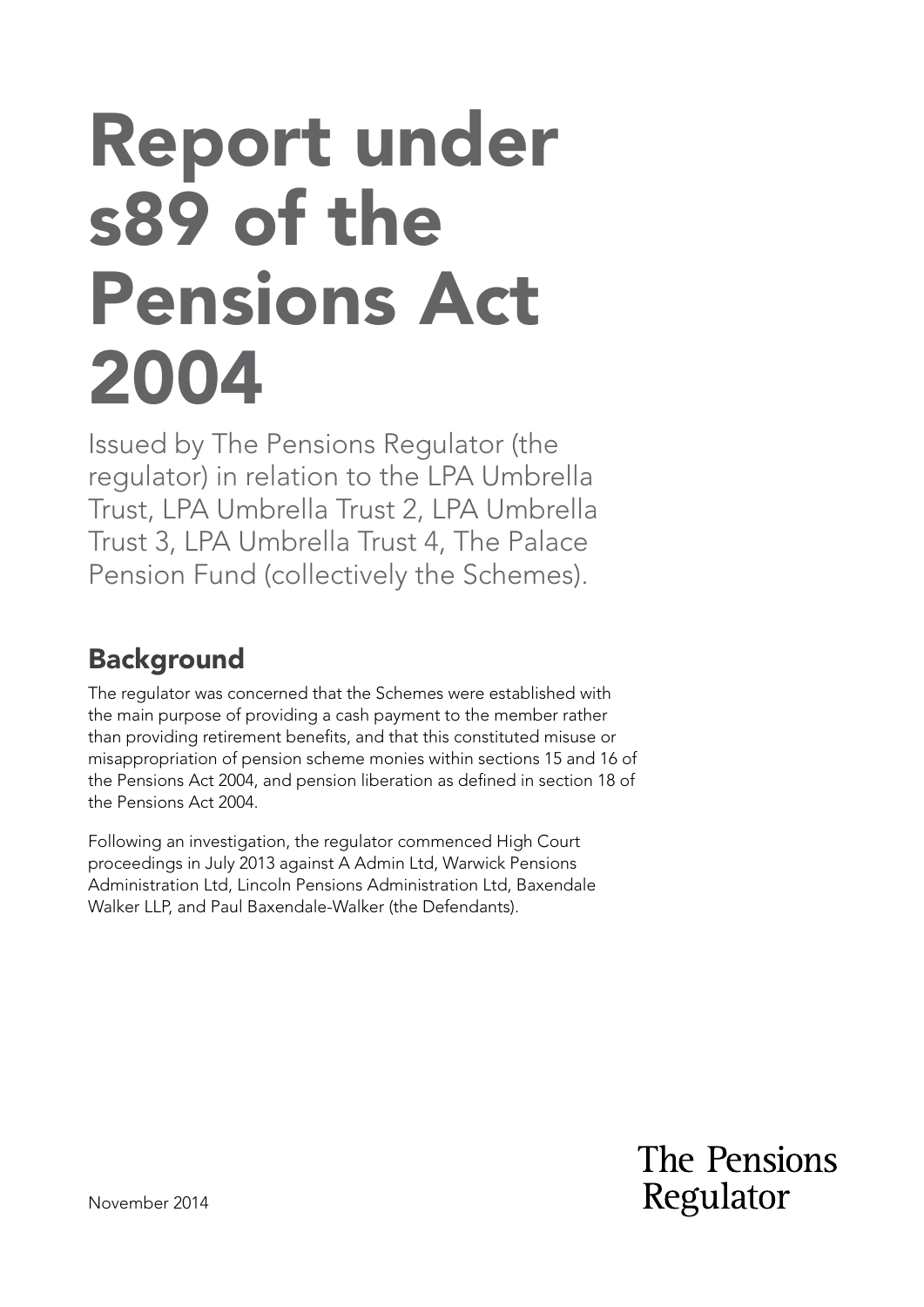The regulator was concerned that the Schemes were represented:

- to members and potential members as a legitimate means of releasing the entire cash value from their existing pension fund(s) with the intention that the member would have immediate access to their pension assets to spend as they wished; and
- to the trustees and providers of ceding schemes as being arrangements under which a cash equivalent transfer value would be applied to acquire transfer credits for the member.

The way in which the model was intended to operate, as stated in marketing material presented to members, was that members could:

- create a company under their control which would become their employer under one of the Schemes
- transfer in the value of their existing pension benefits; and
- then surrender their rights under the Scheme, creating a surplus in the Scheme which would belong to their company as employer.

Members were told this surrender was lawful because the company would hold the surplus on trust for a separate 'family trust' providing benefits for dependants.

The surplus which was refunded to the company was then typically loaned by that company to the member, on terms which in practice required neither payment of interest on the loan nor repayment of the capital amount until the member's death, when the sums due became a liability of the member's estate. This was in effect an attempt to encourage individuals to conclude that they could access their pension assets as cash without paying tax.

This model has seen over 1,400 members transfer over £134 million from occupational and personal pension schemes between August 2011 and June 2013, with fees of 11% (totalling more than £14.7 million) charged in connection with these transfers. It proliferated at such a speed by being marketed by a network of introducers, who attracted individuals by direct marketing, including cold calling.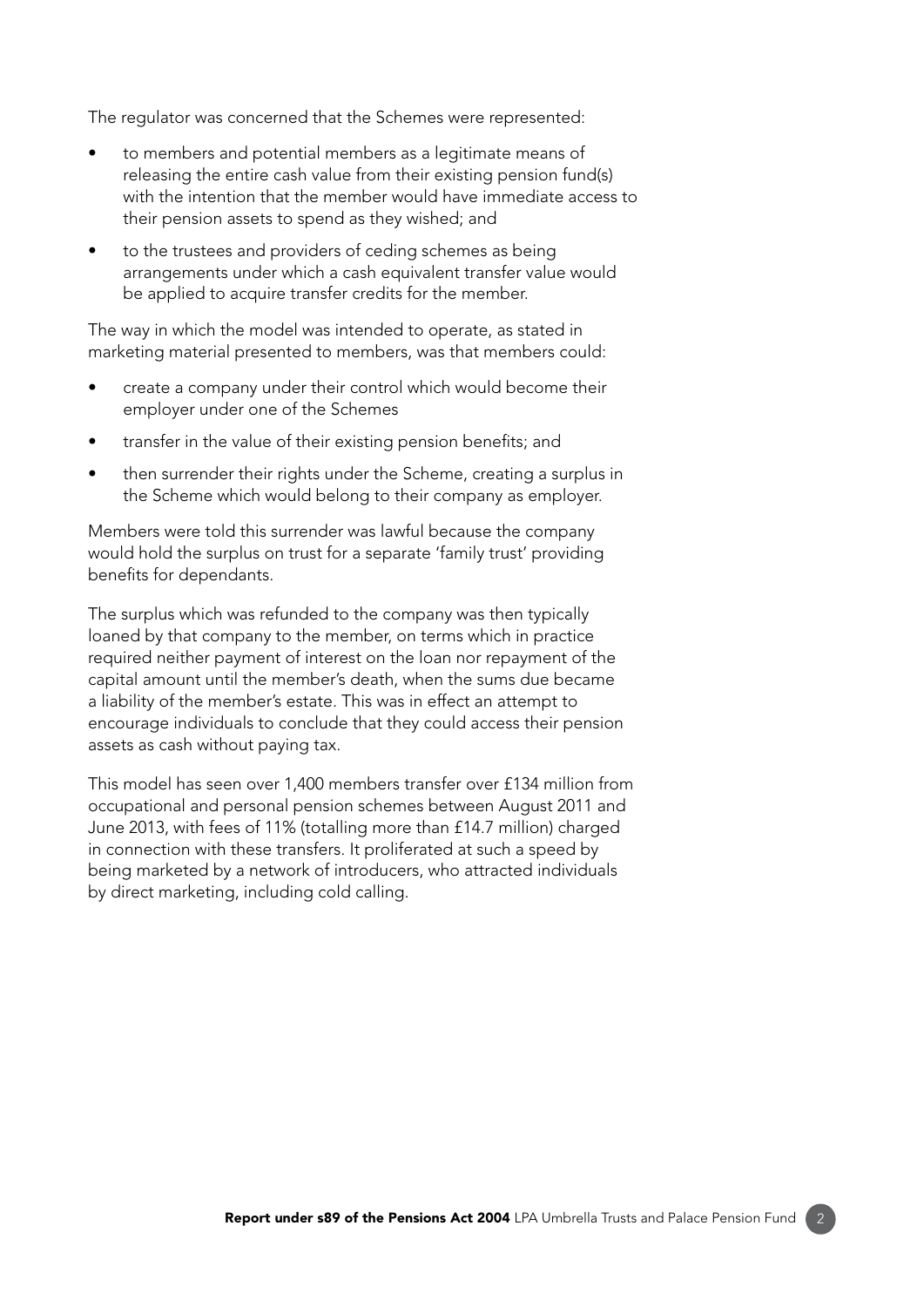## Regulatory action/Legal proceedings

The regulator commenced High Court proceedings by applying for an injunction in order to stop the use of the model and prevent any further transfers being made to the Schemes. This action resulted in the Defendants providing undertakings to the court that they would not continue to operate the model (including operation by participating, franchising, promoting and disbursing any sums) until a full trial of the regulator's claim had taken place.

At a hearing in January 2014 the court decided that it would deal first with three preliminary issues of pensions law, namely, the regulator's contentions that:

- a. the documents establishing and operating the Schemes were so unclear as to the benefits to be provided that they did not create a valid trust, and as a result the Schemes could not validly receive the transfer payments
- b. if the Schemes were valid, they created rights for the member which could not be surrendered except in circumstances set out in the Pensions Act 1995; and
- c. a surrender of the rights described under b) purportedly to provide benefits for dependants must be in exchange for rights under the same scheme (which would preclude a surrender giving rise to the artificial creation of a surplus to be applied outside the scheme).

Following a court hearing on 26 and 27 March 2014, Mrs Justice Rose considered these three legal issues and found in the regulator's favour on all three. The effect was that the supposed legal loophole on which the Schemes were based did not exist and the Schemes could not and did not work in the way members and potential members had been told they did.

Shortly before the hearing, the Finance Act 2004 was amended. Although these changes to tax law mean that it is unlikely that the model would continue to operate after 20 March 2014, the court did not accept the Defendants' arguments that these changes were relevant to the issues of pensions law which were to be decided at the hearing.

[The full judgment can be found at](http://www.bailii.org/ew/cases/EWHC/Ch/2014/1378.html) www.bailii.org/ew/cases/EWHC/ Ch/2014/1378.html.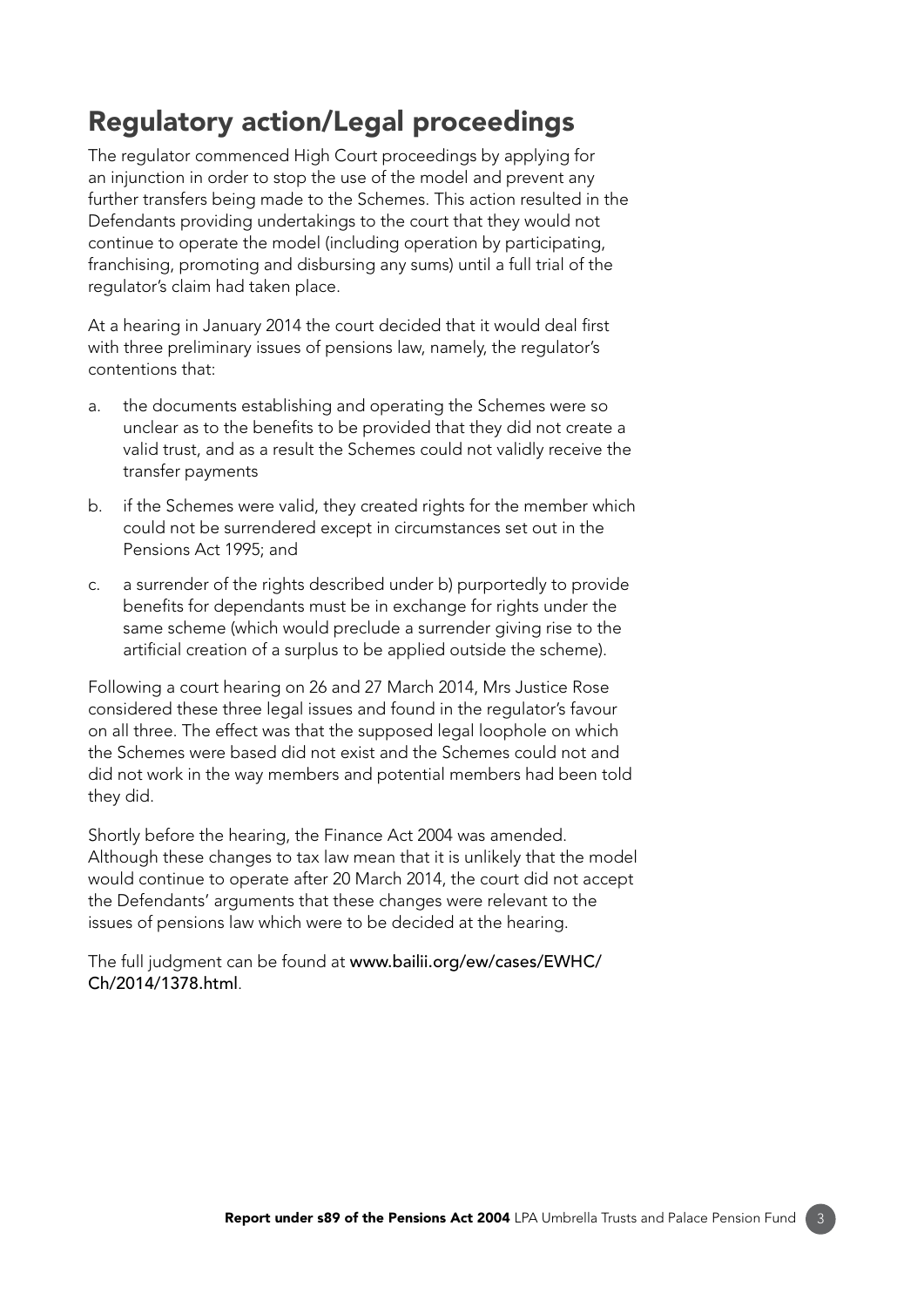### **Outcome**

Further to the judgment, the Defendants have agreed to discontinue each Scheme by a deed of dissolution. This involves a declaration that the Schemes are wound up, that the relevant Defendants no longer act as trustees of the Schemes, and that the Schemes are not able to accept transfers from any other pension schemes.

It is possible that members of the Schemes may incur tax charges should HMRC take the view that an unauthorised payment has been made. The regulator's concern was to ensure that future members were not encouraged to enter into these Schemes and risk losing their pension assets on the basis of statements about pensions law which have been proved to be incorrect. These proceedings leave the way open for those members who consider they have suffered loss to take action.

# General

This case demonstrates the regulator's commitment to tackle models that pose a systemic risk to members' pensions, and which may, as a result, undermine confidence in the pensions system generally.

The proceedings have also resulted in a judgment which provides a clear statutory interpretation of section 91 of the Pensions Act 1995.

Information and material in relation to the regulator's 'Scorpion' pension scams campaign can be found at www.tpr.gov.uk/pension-scams.

The regulator recommends that any members who have transferred their pension benefits to one of the Schemes, and have any questions as a result of this report and press release, should contact The Pensions Advisory Service on 0300 123 1047 or access their website at www.pensionsadvisoryservice.org.uk for impartial information and guidance in line with the scams campaign.